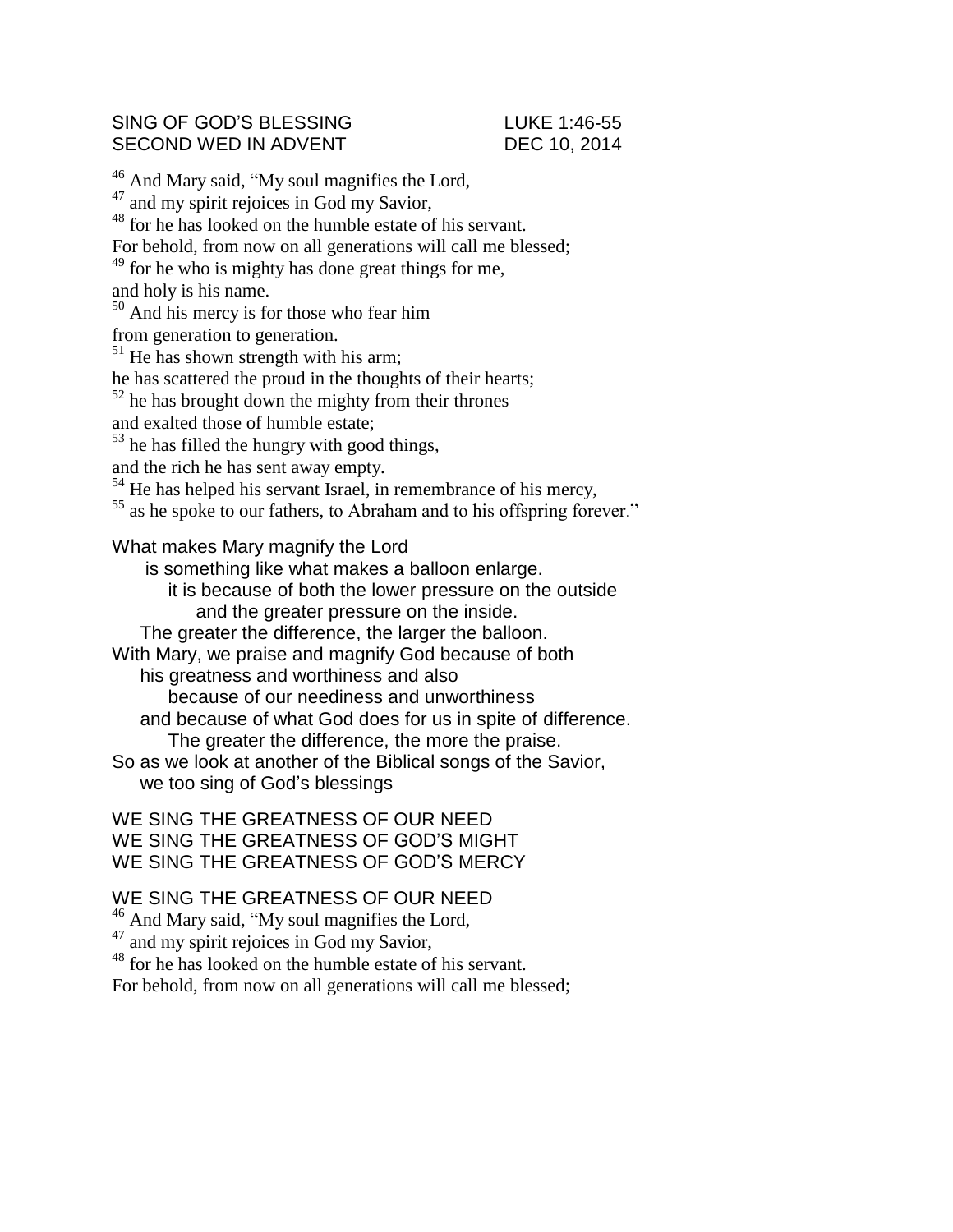One of most popular secular Christmas songs of all time… is Blue Christmas, sung by Elvis Presley Maybe, like me you wonder why some people seem to like sad, depressing songs, especially at Christmas. Isn't it because they express how they themselves feel. Mary's song starts with expressing this feeling about herself. She sees her humble state. She sees herself as lowly and needy Not just physically but spiritually. She knows she needs a Savior from her sins and this is why she bursts out in joy over the fact that she has one. She doesn't say words of text immediately after angel tells her she will be mother of Jesus, but when she meets cousin Elizabeth who recognizes her as mother of Lord. Maybe you know how it is when feelings inside you start overflowing when you start talking about things. This is time of year when feelings overflow both good and bad. We think of it as joyful time of year but that can make it all the harder for those who are down and low because of grief and losses, sickness & disease, job setbacks, financial problems, broken relationships or depression. What better time to join in the song of Mary about a Savior who looks on the humble state of his servant. But Mary's song makes a change of tune. She says things will change from now on. All generations will call her blessed. Why is that?

## WE SING THE GREATNESS OF GOD'S MIGHT

<sup>49</sup> for he who is mighty has done great things for me, and holy is his name.

 $51$  He has shown strength with his arm;

he has scattered the proud in the thoughts of their hearts;

 $52$  he has brought down the mighty from their thrones and exalted those of humble estate;

Someone once pointed out: only the small birds sing. Big powerful birds like eagles, swans and others screech and squawk and honk, but don't sing.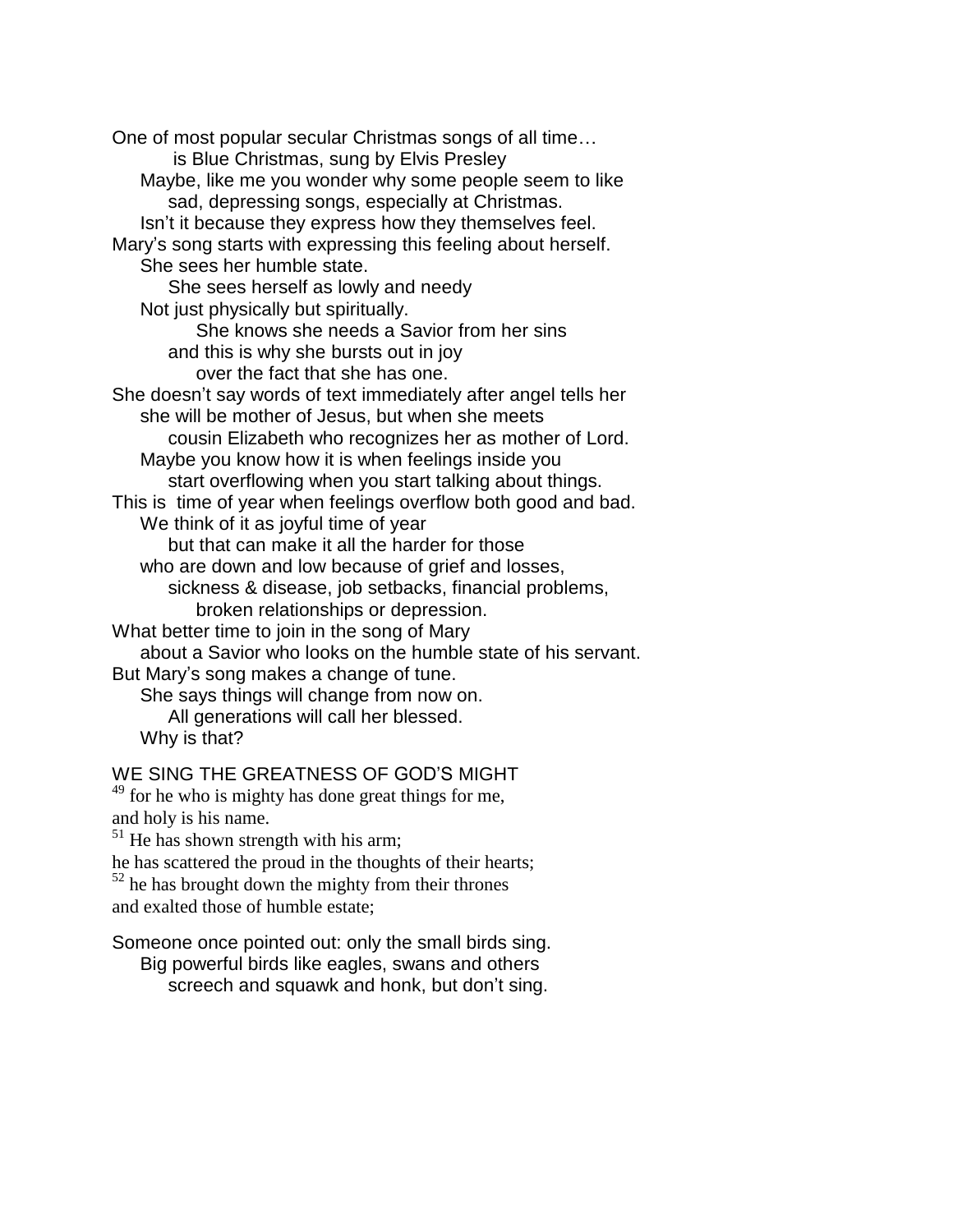Point of the observation is not so much about birds as people. Big powerful people may not feel reason to sing God's praise as much as the little ones he provides for & protects. Mary observes that the proud and the mighty who may think they can take care of themselves are brought down from their high seats and scattered. God is more mighty. Everything that seems to be secure actually depends on him to hold it up. Today, as in the past, there are those who have political power, military power, the power of money, or just the power to pull strings at work and it seems they get away with anything they want and there is nothing we can do about it. But scripture and history both show that they can still fall so often, in the end, and even secretly beforehand, they are broken and empty, hollow shells because God is the one who is really in control. Meanwhile, the one who is mighty does great things for me. Even in the midst of troubles he provides good things. He exalts those who are low. When we recognize that we ourselves are actually among those who are proud and self righteous he forgives us and changes us. "For everyone who exalts himself will be humbled, and he who humbles himself will be exalted." He exalts us by calling making us children of the Heavenly king, by giving us joy by his presence and love even in suffering, by raising us up even from the dead to himself in heaven. Why does God, who is so mighty, do such good things for people like us who are so lowly and undeserving? It is all because of his mercy.

WE SING THE GREATNESS OF GOD'S MERCY

<sup>50</sup> And his mercy is for those who fear him

from generation to generation.

 $53$  he has filled the hungry with good things,

and the rich he has sent away empty.

 $54$  He has helped his servant Israel, in remembrance of his mercy,

<sup>55</sup> as he spoke to our fathers, to Abraham and to his offspring forever."

God remembers his promises of mercy to our ancestors. He remembers the plan he had before foundation of world